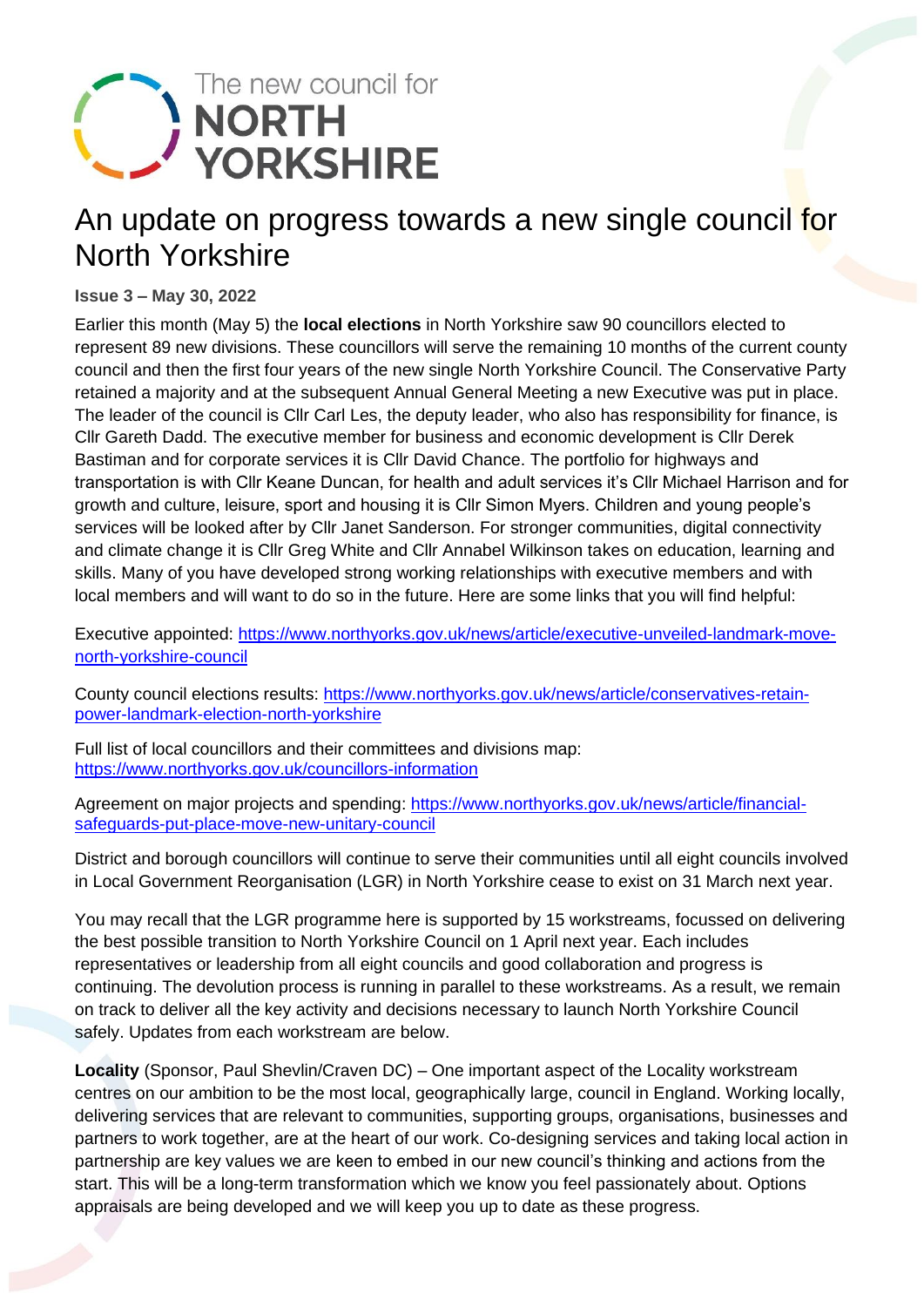**Corporate Governance** (Sponsor, Barry Khan/NYCC) – Much of the workstream's focus has been on the county council elections, which took place earlier this month. Following those elections, the newly appointed Executive has held its first meeting, at which members agreed to work closely with colleagues at the county's seven district authorities to monitor major financial decisions and ensure leading schemes become a reality. The decision to keep a check on major spending across North Yorkshire is vital to co-ordinate the shift to a single council and ensure adequate funds are available from next spring. The executive also approved an implementation plan to secure a smooth transition to North Yorkshire Council. Meanwhile, the workstream continues its work to ensure the new council has all the necessary policies and procedures in place to ensure it is safe and legal on day one.

**Culture, Leisure and Sport** (Sponsor, Richard Webb/NYCC) – This workstream's aim is to have a local focus, combined with a global ambition. The county has played host to major sporting events, is home to Olympic athletes and to world-renowned theatres, festivals and creative people. We want to build on the strengths of the existing eight councils and we have three key programmes of work. The first is leisure facilities and service delivery making sure that leisure centres, gyms and pools, and contracted arrangements, work well on day one and that we can work with councillors to develop the future operating and financial model for these services between now and 2027. The second is developing community sport and physical activity and bringing together sports development as well as public health services, so that it makes the most of our current investment and services. This is especially important in areas that may not have access to leisure centres and to help more people move more - and more often. The third is around arts, culture, heritage and libraries, ensuring we make the most of our collections, events, programmes and venues by ensuring that creativity has a pivotal role to play within the new council and, crucially, as part of market towns' development. Within these three programmes of work there are also three themes that underpin them. Firstly, there is a focus on making sure the work programmes are clean, green and safe. This is particularly important for health and safety for day one and beyond, and our action to reduce the carbon footprint of our services. Secondly, communities, diversity and engagement is a key focus, this means working with our communities and our staff to prepare for day one and afterwards. Finally, economy, place, regeneration and the visitor economy. We are making sure that what we do is connected to wider change programme work on the economy, devolution, events and tourism.

**Customer** (Sponsor, Wallace Sampson/Harrogate BC) – Considerable work has taken place to develop the day one "One Front Door" approach for the new council's three primary channels – online, telephone and face-to-face. Customer access points for day one have been identified in partnership with the Locality workstream to ensure that the new council keeps things local for all. We have explored several options to achieve the preferred delivery of the single website, as well as continuing work to develop a new telephony model with the aim of a single new telephone number for customers. Finally, we have been working with the Finance workstream to ensure our new council budget can be set. This is linked to key decisions, which need to be made around council tax discounts and premiums, discretionary relief and reduction schemes. This is one of the first critical areas relating directly to the new council we are working towards.

2 **Devolution** (Sponsors, Richard Flinton/NYCC, Ian Floyd/City of York, Mike Greene/Scarborough BC) – A devolution deal for York and North Yorkshire is an historic moment signalling a new beginning to bring home greater investment and more localised powers. A deal is currently being negotiated with the Government and we are expecting an announcement on an offer this summer, before we stage public consultations later in the year. As you will be aware, the move to the unitary authority in April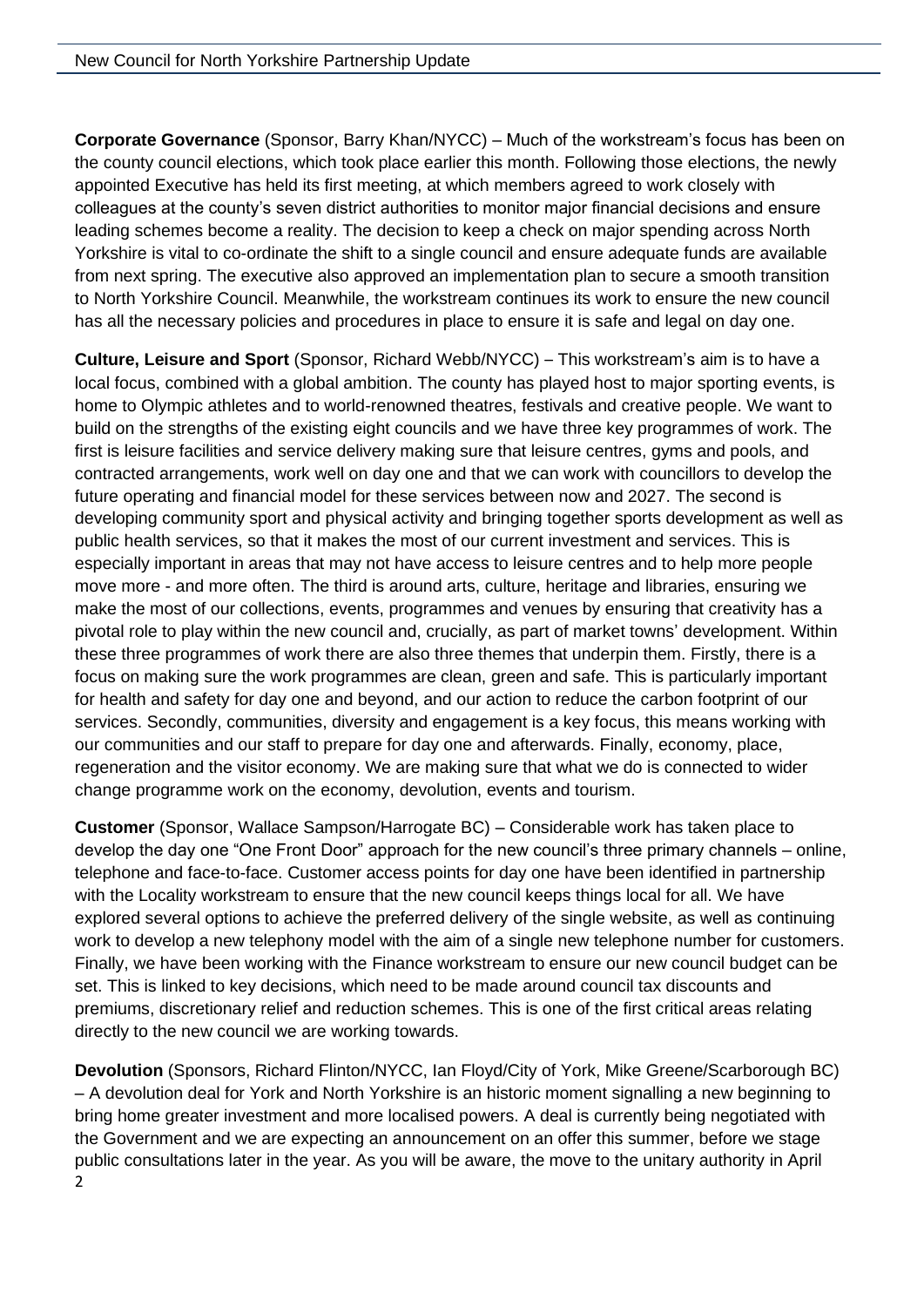2023 is necessary to secure a deal that will shift decision-making and spending powers away from Westminster to the region. City of York Council will continue as a unitary authority and run in tandem with the new North Yorkshire Council. Government has stated that the mayoral-led combined authority model is the best option of offer and, should we agree the terms, the next steps will be the legal creation of the mayoral combined authority around November 2023. Elections for a mayor would follow in May 2024 for the whole of York and North Yorkshire. You can watch and read more about the case made to Government in April 2022 here: York & North Yorkshire Devolution | Initiatives | York & [North Yorkshire Local Enterprise Partnership \(ynylep.com\)](https://www.ynylep.com/ynydevolution)

**Economic Development** (Sponsor, Mike Greene/Scarborough BC) – We are focussed on ensuring that there are no gaps in service and that major capital projects across the region continue to be delivered at pace. We are also looking to lever-in further funding, whether from government or the private sector, to support the economy and help drive our unique towns, villages and communities forward. One of the hugely important contributors to North Yorkshire's economy is tourism and structures to support the visitor economy are being looked at. Key stakeholders will be involved in this piece of work. Earlier this month the Yorkshire Leaders board released a statement on continuing work around destination marketing at a regional level. They said: "Local authority officers are currently liaising with key business and sector forums in the four sub-regions across Yorkshire, to test the feedback from previous engagement undertaken with both private and public organisations and understand ambitions for a sustainable region wide destination marketing organisation. This includes positive initial dialogue with the new owners of Welcome to Yorkshire's previous assets, Silicon Dales, to understand their aspirations and intentions. It is important that this is done right, and so these vital conversations across a range of stakeholders and service providers will take place throughout the early summer to help shape the remit and form of a new regional organisation."

**Finance** (Sponsor, Gary Fielding/NYCC) – The process of setting a budget for the first financial year of the new council has begun, with an initial review of existing budget pressures and issues completed. Further work will continue on this over the coming weeks, including setting a timetable and process for how a new budget will be set for the new council. In June, the new Executive will review council tax proposals for harmonising key policies on reductions and discounts. Work on proposals for a consistent approach to non-domestic rates is also in progress. If approved, the process of engaging with residents and other stakeholders on these policies will begin, before a final decision is made. A single approach to these areas will be in place for day one of the new council. Work also continues alongside I.C.T. colleagues to ensure financial systems will be in place and a procurement protocol has been approved so councils can continue to procure the work and contracts they need, ahead of the new council launching. Where there are companies that are owned by the existing councils, for example Yorwaste, transition requirements are being explored to ensure that the necessary work is being done to transfer them to the new council.

**Housing** (Sponsor, Justin Ives/Hambleton DC) – Housing services are important to tenants, leaseholders, residents, and partners across North Yorkshire. We are continuing to work hard to ensure strategies and procedures are ready for the new authority. Following our initial review of the different housing services across the eight councils we have started to produce draft policies for Housing Allocations and the Disability Facilities Grant and Regulatory Reform Order Grants. Following approval of these policies, we will be holding consultations with the relevant partners and audiences. We have approved a high-level structure and set out key milestones, which will allow us to develop a housing strategy for the new council. The new strategy will cover North Yorkshire only but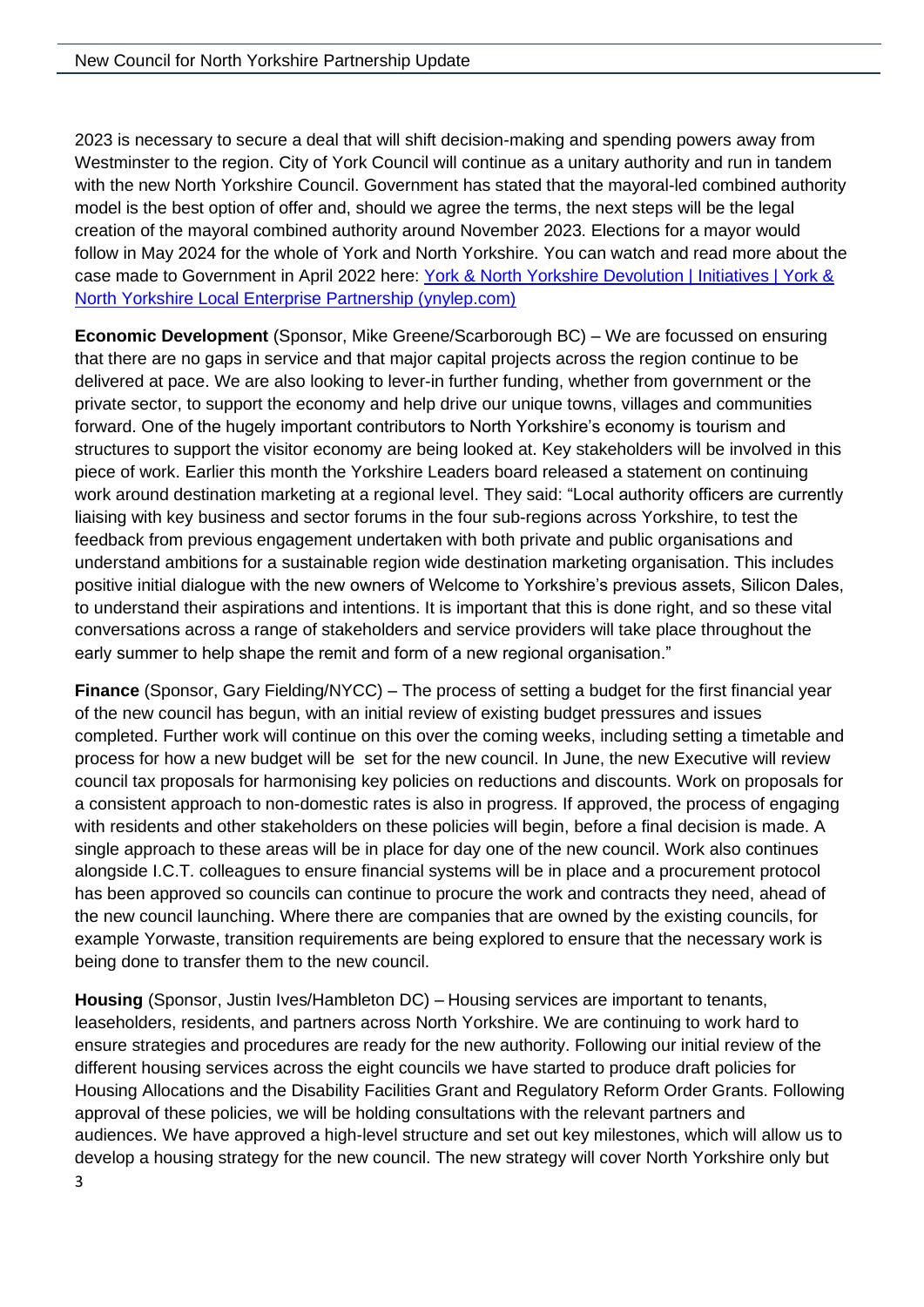will acknowledge joint issues of interest with the City of York and East Riding. A priority for us is to ensure tenants and leaseholders are kept informed and have all the information they need before the beginning of the new council. In June, we will be providing an update to tenants and leaseholders in Harrogate, Selby, and Richmondshire through their tenant magazine. This line of communication will continue until the new council launches on 1 April, 2023.

**Human Resources (HR)** (Sponsor, Justine Brooksbank/NYCC) – It's been an extremely busy time for the HR workstream, supporting the immediate priorities around staff retention during a time of change and planning for the transfer of colleagues into the new council. The transfer process covers key issues around pay, terms and conditions, pensions, working arrangements and locations, planning for training and staff support. All of these will underpin the successful creation of the new council – ensuring we can deliver core services on day one and setting the groundwork for future transformation. A key priority continues to be supporting staff retention. The recruitment market is a significant challenge, so it's really important that we keep all colleagues to help us deliver the best possible services. A lot of proactive work has taken place over recent weeks to engage with staff directly on the issues that matter most to them to help reassure them on the process. Staff support sessions have run in every council, alongside the project-wide engagement work, to ensure colleagues feel part of this change process. The workstream has also rolled-out staff support networks and additional help to all colleagues involved, from all councils.

**Information Communication Technology (ICT) & Digital** (Sponsor Stuart Carlton/NYCC) – Further planning and workshops have taken place to ensure services continue uninterrupted on day one. We are carrying out reviews of our systems, technology and data to make them as effective and efficient as possible. A key development since our last update has been the changes made to our eight Teams platforms. Colleagues from all councils can now search for and check the availability of their colleagues in any of the eight councils; this simple feature makes it much easier and more efficient to send an instant message or start a voice or video call. This has been a positive step to enable the closer collaboration required to deliver the new council.

**Organisational Development** (Sponsor, Stacey Burlet/Ryedale DC) - A significant amount of work has taken place over recent weeks to develop the new council's values and behaviours. To date, information has been gathered through staff engagement, with the results being fed into the development of the long-term organisational development plan for the new council and informing the development of its policies and approach to a wide range of issues including leadership and working arrangements. Having such a plan is an important part of us setting and delivering high standards around performance – which ultimately supports the best quality services for our communities - and determines how we interact with partners like yourselves and the people we serve. Other core activity progressed by this workstream over recent weeks includes work to ensure we embed equality into the new organisation, ensuring that our services represent and respond to the needs of everyone in our communities. The workstream is also developing a set of leadership principles, to help us manage performance effectively and create the right environment for staff to drive innovation and productivity, supporting the organisation to deliver long-term transformation and efficiencies.

**Planning** (Sponsor, Janet Waggot/Selby DC) – Work to develop our new planning service is progressing. We have been in contact with the planning agents the current councils work with to set up quarterly 'agent's forums'. The forums will allow us to keep agents up to date with our progress, as well as receive and act on any feedback we get. Forums for people using the planning service are also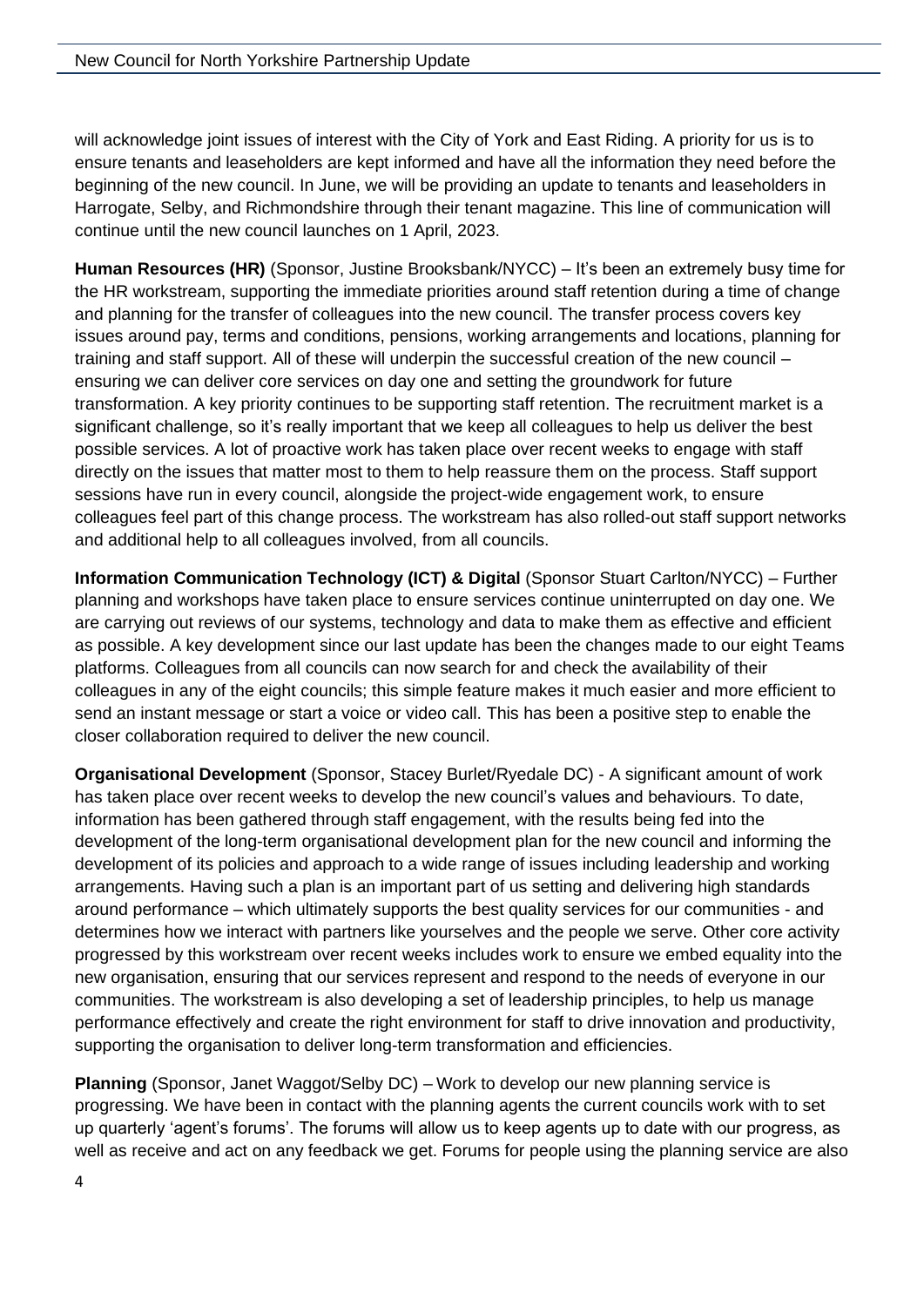being established and will be hosted during the summer. Customer journey maps have been produced for the different processes provided by the existing planning services and these are currently being reviewed to improve consistency. Key document templates are also being compared so they can be standardised. Work is underway to prepare a single planning customer charter/code of practice, a local enforcement plan and a validation checklist for planning applications for day one. We are also working with the Human Resources workstream to look at setting up our own graduate programme, which will be unique to the new planning service. Nationally there are issues with recruitment and retention in the planning sector, particularly for councils. The aim is for our proposed home-grown approach to help mitigate any risk to our new service. We are also working on support plans for the new councillors who are the decision-makers on policies and planning applications. Drawing on planning policy expertise from across North Yorkshire, we are exploring options for future plan making that supports sustainable economic growth and place-making. Once an approach has been agreed by councillors, we will prepare a 'Local Development Scheme' and a 'Statement of Community Involvement' to explain key milestones and how the community will be involved. We are also looking at how we can ensure a smooth transition of processes to support neighbourhood planning, planning obligations and monitoring requirements. In addition, we have met with the Planning Advisory Service (PAS) (an organisation funded by central government to support local planning authorities) to see how they could support us in creating our new service.

**Property** (Sponsor, Justin Ives/Hambleton DC) – Work is underway to look at the information that we need to collate about the properties that the new council will own. We are also currently in the process of looking at the various options that we can implement for staff in terms of their workplace for day one e.g. access control, desk booking and meeting room booking systems at key buildings. We are also starting to look at the out-of-hours processes to ensure that there is no break in service for our customers reporting their emergency repair requirements. This work is alongside looking at the contracts and arrangements that all of the councils currently have in place to make sure that they are delivering all of the various compliance checks in their properties to ensure that arrangements will be in place for the new council for day one. We are also looking at the projects that are underway to understand what projects the council will have live when it launches, taking the opportunity to learn from each other about what has worked well and how we can share knowledge, skills and experience in our projects.

**Regulatory Services and Emergency Planning** (Sponsor, Tony Clark/Richmondshire DC) – We remain focussed on ensuring regulatory and statutory services are still delivered post-day one. A key part of this will be the continued close working with our partners, such as the emergency services, to ensure a smooth transition. Currently, we are mapping all existing stakeholders so that they are involved, and engaged with, when the opportunities arise. For example, the delivery of the flood plan, major incident plan and recovery plan. Another action has been to establish sub groups for our realigned work areas, these include regulatory services, partnerships, business resilience and bereavement. Work is now underway to develop project plans for each area of these work areas, identifying key milestones and attaching dates and timelines to project plans. It is an exciting time and there are many positive opportunities but it is imperative we continue to work collectively to ensure this smooth transition to the new authority.

**Waste, Highways Parking and Street Scene** (Sponsor, Karl Battersby/NYCC) - Waste collections, street lighting, cleanliness and road maintenance services are vital services for our residents and our focus is in making sure there is no disruption throughout the change programme. We have mapped